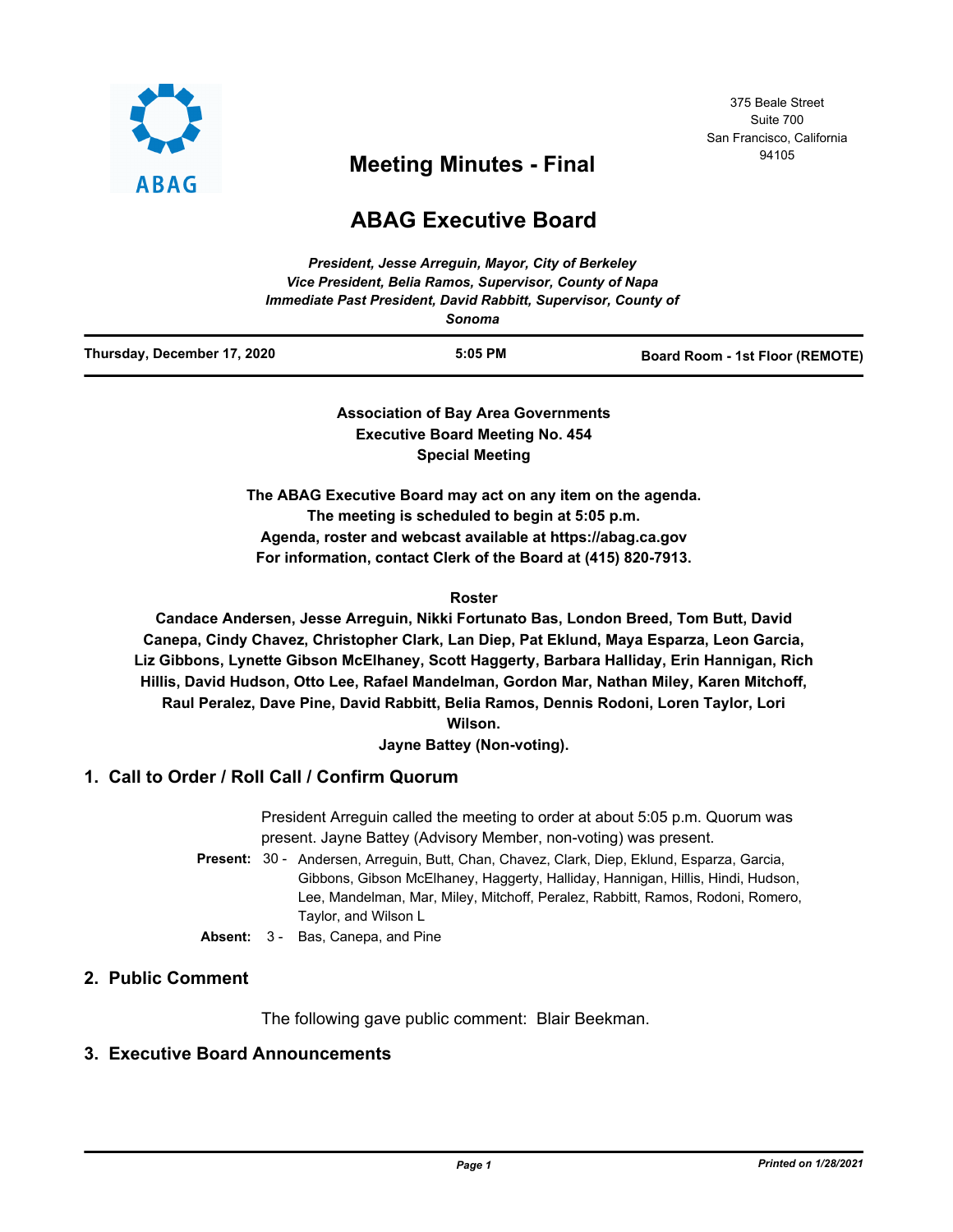#### **4. President's Report**

**4.a.** [20-1615](http://mtc.legistar.com/gateway.aspx?m=l&id=/matter.aspx?key=21480) ABAG President's Report for December 17, 2020 President Arreguin gave the report.

The following gave public comment: Julie Pierce.

#### **5. Executive Director's Report**

**5.a.** [20-1616](http://mtc.legistar.com/gateway.aspx?m=l&id=/matter.aspx?key=21481) Executive Director's Report for December 17, 2020 McMillan gave the report.

The following gave public comment: Blair Beekman.

#### **6. Executive Board Consent Calendar**

The following gave public comment: Blair Beekman.

**Upon the motion by Wilson and second by Gibbons, the Consent Calendar was approved, including adoption of Resolution No. 16-2020, Second Revised. The motion passed unanimously by the following vote:**

- Aye: 29 Andersen, Arreguin, Butt, Chan, Chavez, Clark, Diep, Eklund, Esparza, Garcia, Gibbons, Gibson McElhaney, Haggerty, Halliday, Hannigan, Hillis, Hindi, Hudson, Lee, Mandelman, Miley, Mitchoff, Peralez, Rabbitt, Ramos, Rodoni, Romero, Taylor, and Wilson L
- **Absent:** 4 Bas, Canepa, Mar, and Pine
- **6.a.** [20-1617](http://mtc.legistar.com/gateway.aspx?m=l&id=/matter.aspx?key=21482) Approval of ABAG Executive Board Minutes of November 19, 2020
- **6.b.** [21-0011](http://mtc.legistar.com/gateway.aspx?m=l&id=/matter.aspx?key=21604) Adoption of Resolution No. 16-2020, Second Revised Plan Bay Area 2050 - Final Blueprint Strategies, Final Blueprint Growth Geographies, and Regional Growth Forecast, Revised
- **6.c.** [21-0049](http://mtc.legistar.com/gateway.aspx?m=l&id=/matter.aspx?key=21642) Authorization to accept funding from Bay Area Toll Authority in the amount of \$660,000 and to amend an existing contract with Ghilotti Bros, Inc. in an amount of up to \$660,000 for the San Pablo Avenue Green Stormwater Spine Project
- **6.d.** [21-0115](http://mtc.legistar.com/gateway.aspx?m=l&id=/matter.aspx?key=21708) Ratification of Appointments to Housing Committee and Other Committees

#### **7. ABAG Administrative Committee**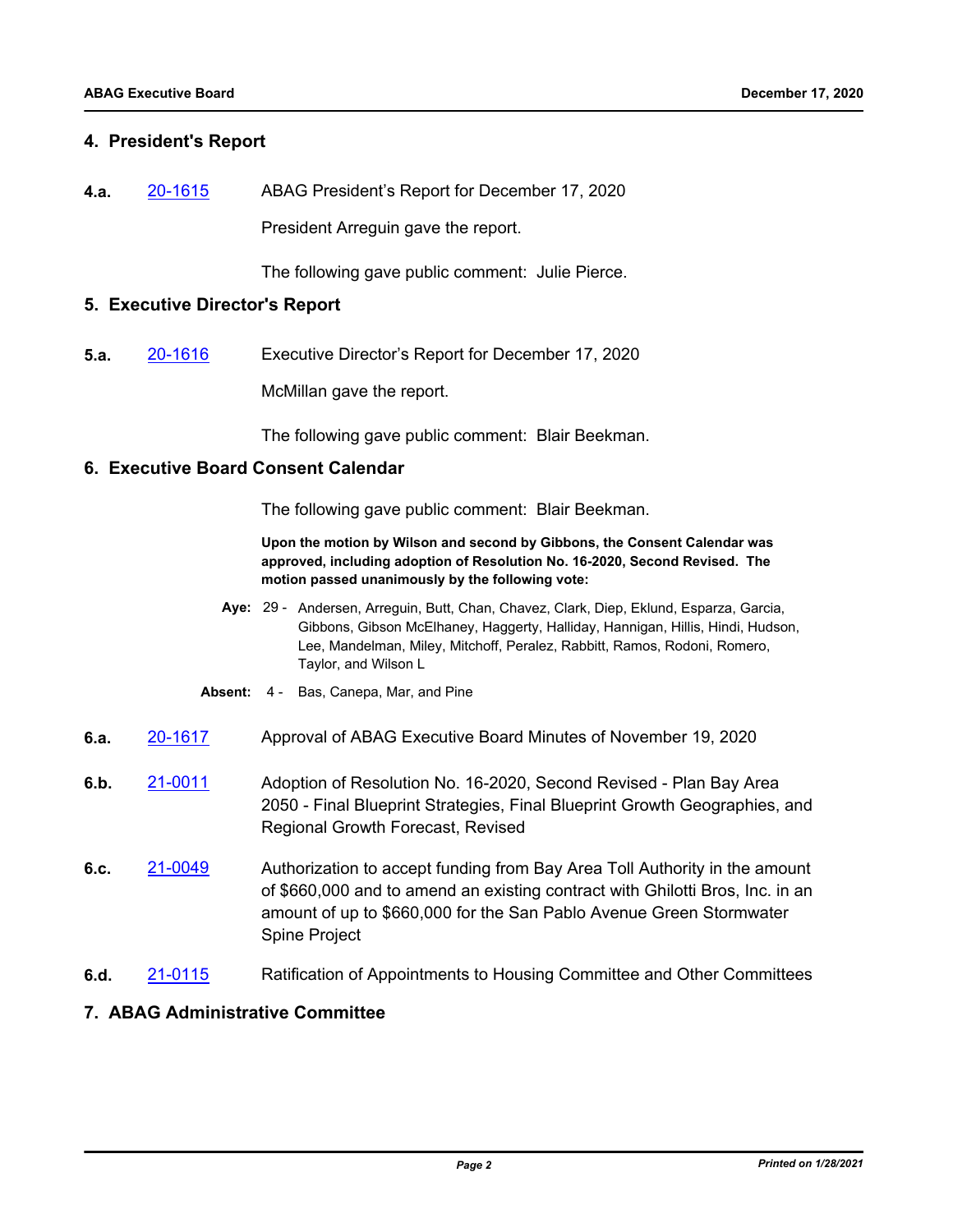**7.a.** [20-1618](http://mtc.legistar.com/gateway.aspx?m=l&id=/matter.aspx?key=21483) Report on ABAG Administrative Committee Meeting of December 11, 2020

President Arreguin gave the report.

#### **8. Joint MTC ABAG Legislation Committee**

**8.a.** [20-1619](http://mtc.legistar.com/gateway.aspx?m=l&id=/matter.aspx?key=21484) Report on Joint MTC ABAG Legislation Committee Meeting of December 11, 2020

President Arreguin gave the report.

**8.b.** [21-0012](http://mtc.legistar.com/gateway.aspx?m=l&id=/matter.aspx?key=21605) Proposed Final 2021 Joint Advocacy Program

Proposed Final 2021 Joint Advocacy Program for MTC and ABAG, expressing the agencies' state and federal legislative priorities.

President Arreguin gave the report.

The following gave public comment: Blair Beekman.

**Upon the motion by Eklund and second by Halliday, the 2021 Joint Advocacy Program was approved. The motion assed unanimously by the following vote:**

- Aye: 28 Andersen, Arreguin, Butt, Chan, Clark, Diep, Eklund, Esparza, Garcia, Gibbons, Gibson McElhaney, Haggerty, Halliday, Hannigan, Hillis, Hindi, Hudson, Lee, Mar, Miley, Mitchoff, Peralez, Rabbitt, Ramos, Rodoni, Romero, Taylor, and Wilson L
- **Absent:** 5 Bas, Canepa, Chavez, Mandelman, and Pine

#### **9. Regional Housing Needs Allocation**

**9.a.** [20-1693](http://mtc.legistar.com/gateway.aspx?m=l&id=/matter.aspx?key=21558) RHNA Update in Advance of January 2021 Draft Methodology and Subregional Shares Action Items

> Presentation highlighting comments received during the RHNA public comment period in October and November and spotlighting how potential RHNA allocations would change with data updates between the Plan Bay Area 2050 Draft Blueprint and Final Blueprint.

Gillian Adams gave the report.

The following gave public comment: Blair Beekman, Shajuti Hossain, Aaron Eckhouse, Rodney Nickens, Justine Marcus.

The following submitted public comment: Fred Allebach; Craig Middleton, Belvedere; Fernando Marti, Council of Community Housing Organizations, Steven Scharf, Cupertino; Al Dugan; John Futini; Marie Blankley, Gilroy; Janis Pepper and Neysa Fligor, Los Altos; Yan Zhao, Saratoga.